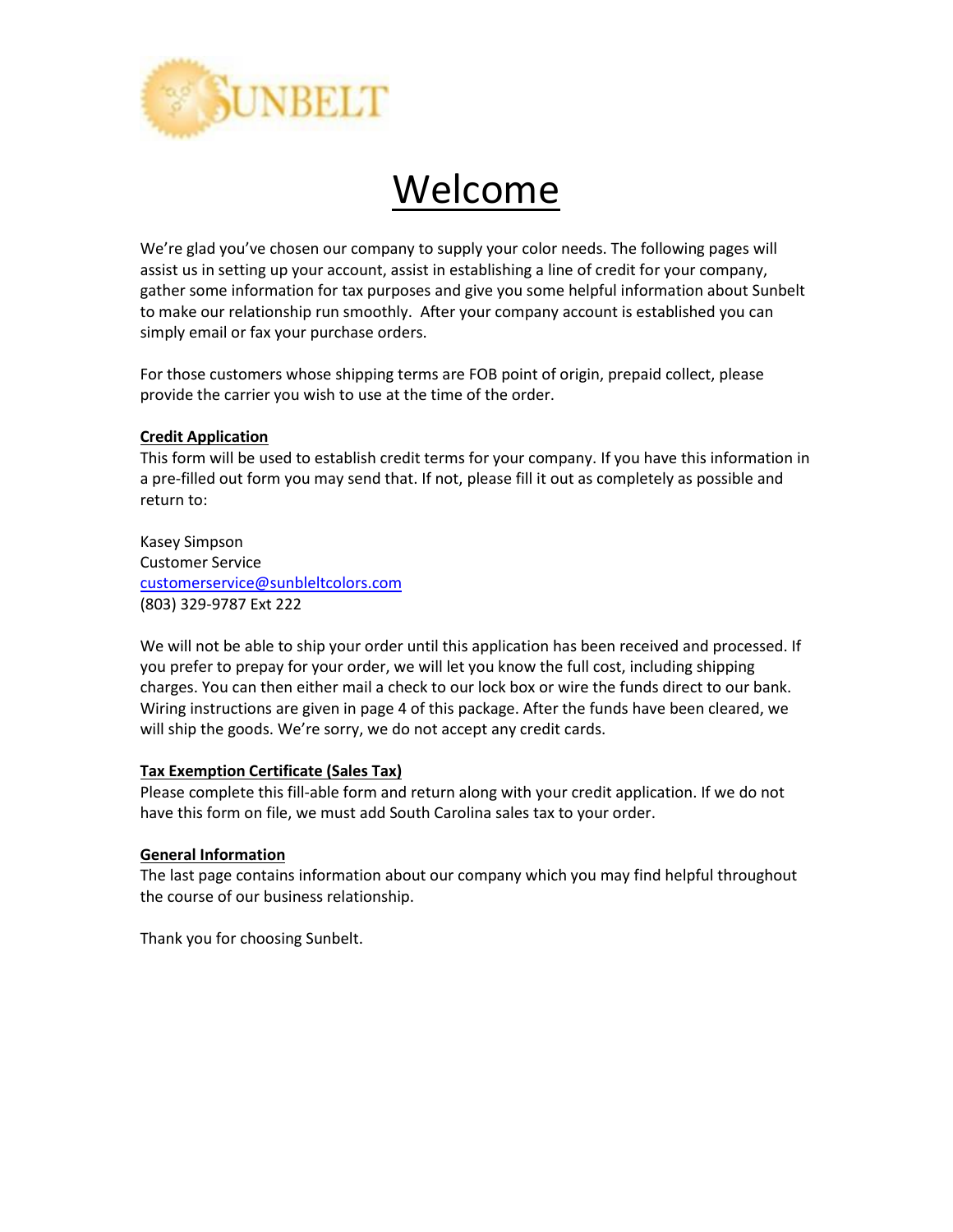

# **Business Credit Application**

|                                          |                                                                                                     | FED ID#             |  |  |  |
|------------------------------------------|-----------------------------------------------------------------------------------------------------|---------------------|--|--|--|
|                                          |                                                                                                     |                     |  |  |  |
|                                          |                                                                                                     |                     |  |  |  |
|                                          | STREET CITY STATE ZIP<br>CHECK ONE: PROPRIETORSHIP (______) PARTNERSHIP (_____) CORPORATION (_____) |                     |  |  |  |
|                                          |                                                                                                     |                     |  |  |  |
|                                          |                                                                                                     |                     |  |  |  |
| <b>KEY FINANCIAL CONTACTS:</b>           |                                                                                                     |                     |  |  |  |
|                                          |                                                                                                     |                     |  |  |  |
|                                          |                                                                                                     |                     |  |  |  |
|                                          |                                                                                                     |                     |  |  |  |
| <b>INSTITUTION NAME</b>                  | <b>CHECKING ACCOUNT#</b>                                                                            |                     |  |  |  |
| <b>BANK REFERENCES:</b><br><b>STREET</b> | <b>CITY</b>                                                                                         | <b>STATE</b><br>ZIP |  |  |  |

### **TRADE REFERENCES:**

| <b>COMPANY NAME</b>  |             |                     | PHONE        |                        |
|----------------------|-------------|---------------------|--------------|------------------------|
| <b>STREET</b>        | <b>CITY</b> |                     | <b>STATE</b> | ZIP                    |
| ACCOUNT OPENED SINCE |             | <b>CREDIT LIMIT</b> |              | <b>CURRENT BALANCE</b> |
| <b>COMPANY NAME</b>  |             |                     | PHONE        |                        |
| <b>STREET</b>        | <b>CITY</b> |                     | <b>STATE</b> | ZIP                    |
| ACCOUNT OPENED SINCE |             | <b>CREDIT LIMIT</b> |              | <b>CURRENT BALANCE</b> |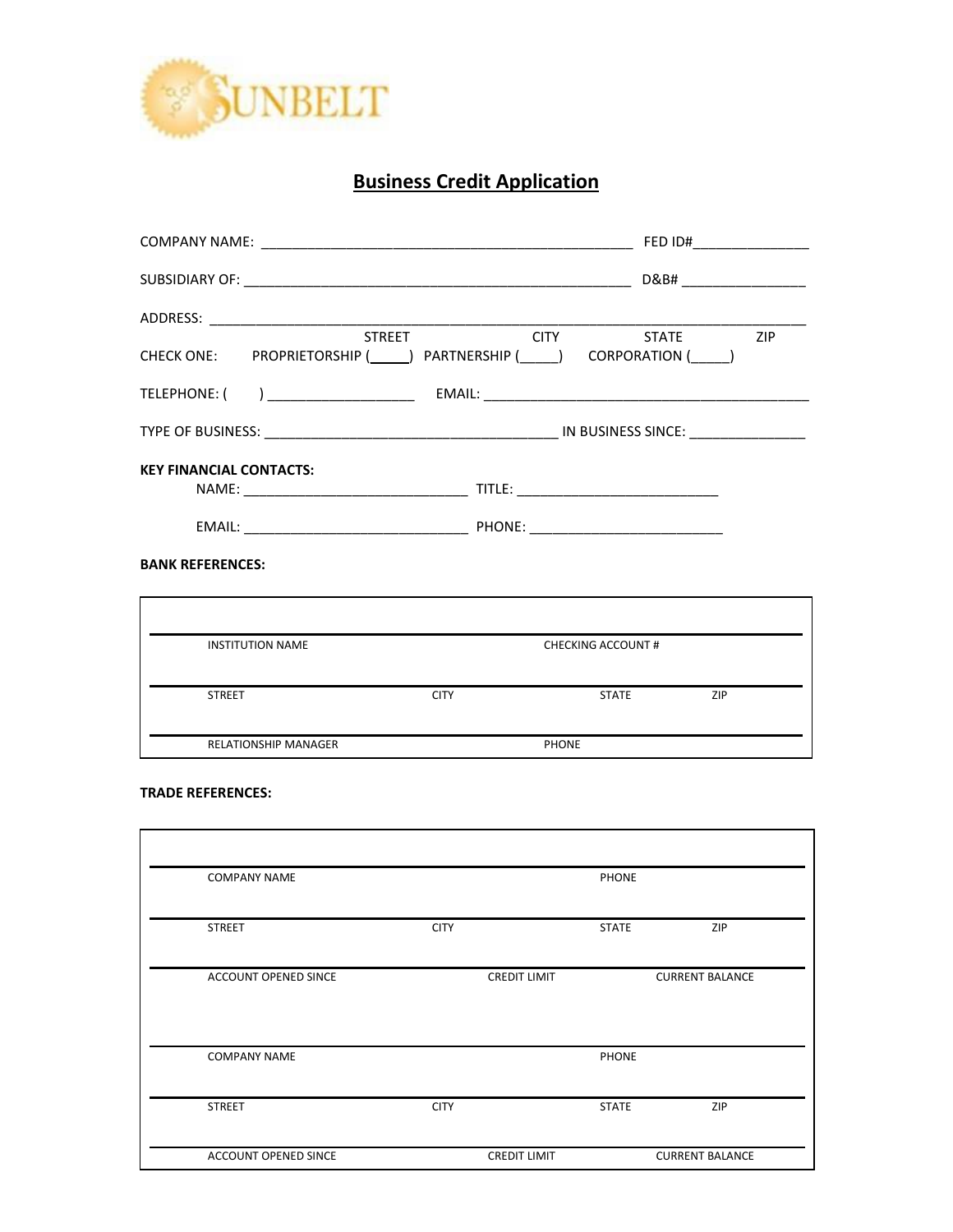

# **COMPANY BILL TO ADDRESS**

|                                                                      |             | <b>STATE</b> | <b>Example 21P</b> |  |
|----------------------------------------------------------------------|-------------|--------------|--------------------|--|
|                                                                      |             |              |                    |  |
|                                                                      |             |              |                    |  |
|                                                                      |             |              |                    |  |
|                                                                      |             |              |                    |  |
| <b>COMPANY SHIP TO ADDRESS</b>                                       |             |              |                    |  |
|                                                                      |             |              |                    |  |
|                                                                      |             |              |                    |  |
|                                                                      | STREET CITY | <b>STATE</b> | <b>Example 21P</b> |  |
|                                                                      |             |              |                    |  |
|                                                                      |             |              |                    |  |
|                                                                      |             |              |                    |  |
|                                                                      |             |              |                    |  |
|                                                                      |             |              |                    |  |
| FREIGHT CARRIER ACCOUNT# (UPS OR FEDEX) SHIPMENTS: _________________ |             |              |                    |  |